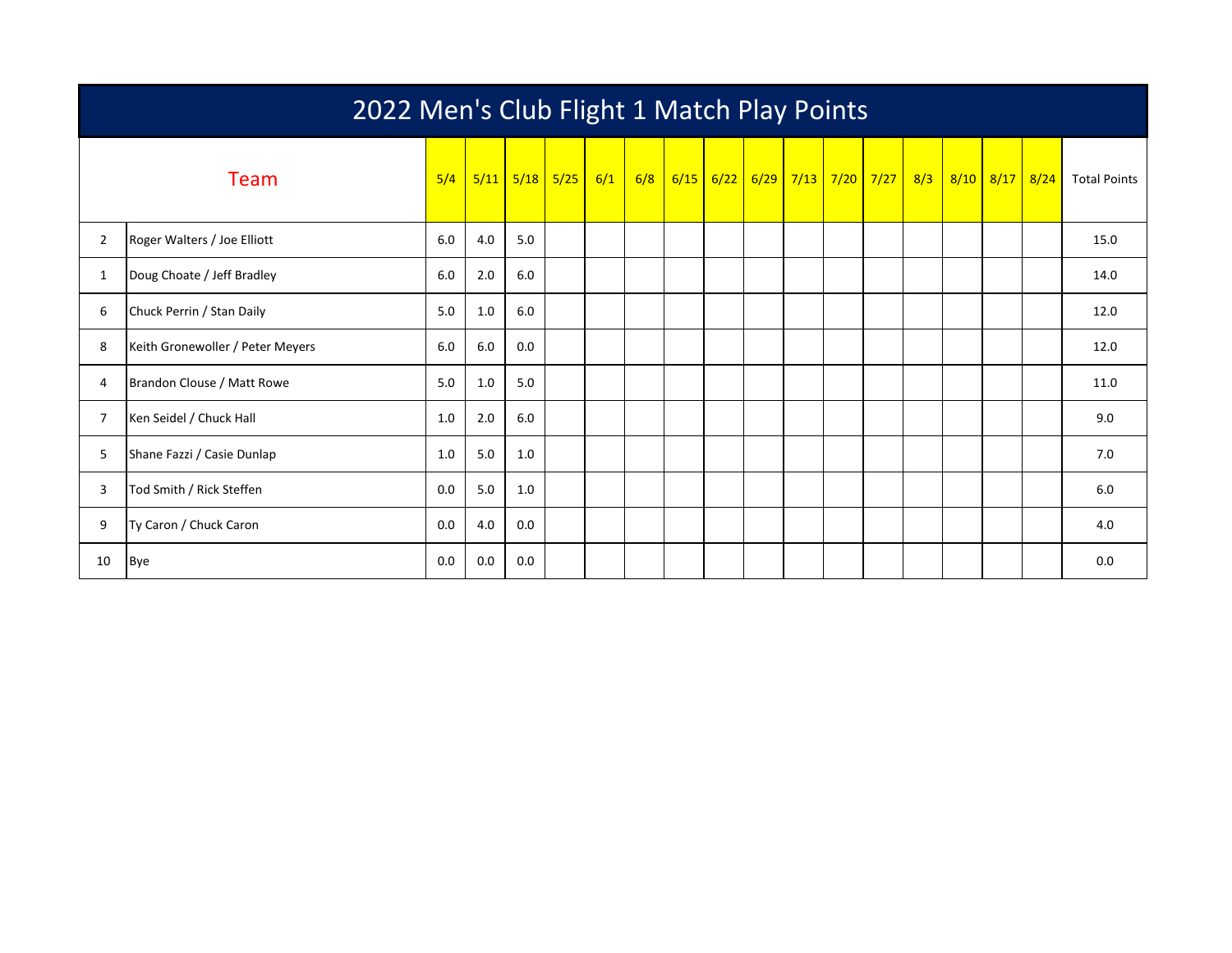|                | Men's Club Flight 1 Weekly Results |               |             |             |                 |  |  |  |  |  |  |  |  |  |
|----------------|------------------------------------|---------------|-------------|-------------|-----------------|--|--|--|--|--|--|--|--|--|
|                | 5/18/22 Round 3                    |               |             |             |                 |  |  |  |  |  |  |  |  |  |
| <b>TEAM#</b>   |                                    | Team<br>Match | Match<br>#1 | Match<br>#2 | Total<br>Points |  |  |  |  |  |  |  |  |  |
| $\mathbf{1}$   | Doug Choate / Jeff Bradley         | 2.0           | 2.0         | 2.0         | 6.0             |  |  |  |  |  |  |  |  |  |
| 8              | Keith Gronewoller / Peter Meyers   | 0.0           | 0.0         | 0.0         | 0.0             |  |  |  |  |  |  |  |  |  |
| $\overline{7}$ | Ken Seidel / Chuck Hall            | 2.0           | 2.0         | 2.0         | 6.0             |  |  |  |  |  |  |  |  |  |
| 9              | Ty Caron / Chuck Caron             | 0.0           | 0.0         | 0.0         | 0.0             |  |  |  |  |  |  |  |  |  |
| 6              | Chuck Perrin / Stan Daily          | 2.0           | 2.0         | 2.0         | 6.0             |  |  |  |  |  |  |  |  |  |
| 10             | Bye                                | 0.0           | 0.0         | 0.0         | 0.0             |  |  |  |  |  |  |  |  |  |
| $\overline{2}$ | Roger Walters / Joe Elliott        | 1.0           | 2.0         | 2.0         | 5.0             |  |  |  |  |  |  |  |  |  |
| 5              | Casie Dunlap / Shilo Holbrook      | 1.0           | 0.0         | 0.0         | 1.0             |  |  |  |  |  |  |  |  |  |
| 3              | Tod Smith / Rick Steffen           | 0.0           | 0.0         | 1.0         | 1.0             |  |  |  |  |  |  |  |  |  |
| 4              | Brandon Clouse / Matt Rowe         | 2.0           | 2.0         | 1.0         | 5.0             |  |  |  |  |  |  |  |  |  |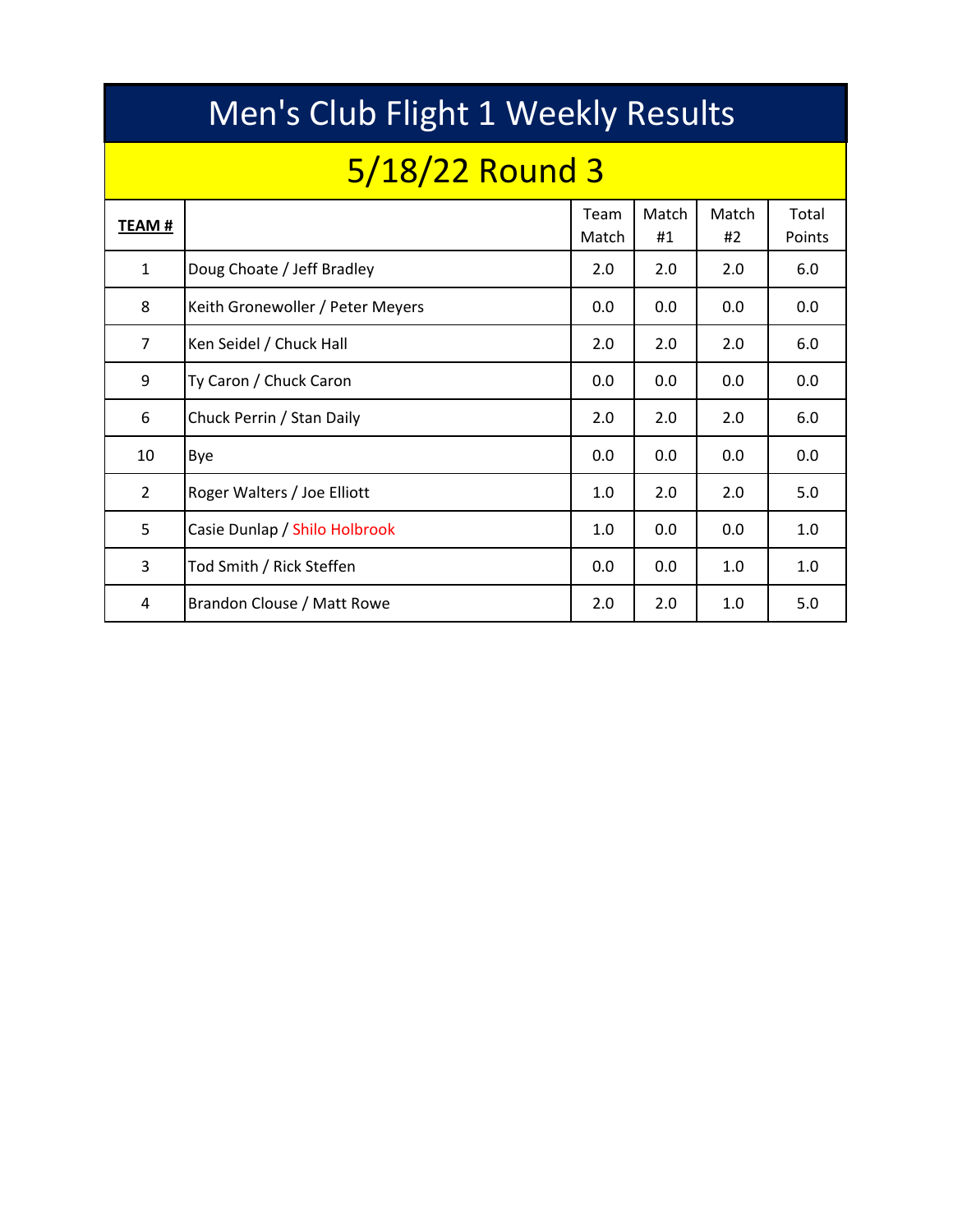|                | 2022 Men's Club Flight 2 Match Play Points |     |      |     |             |     |     |  |  |                               |  |  |  |     |  |                |                     |
|----------------|--------------------------------------------|-----|------|-----|-------------|-----|-----|--|--|-------------------------------|--|--|--|-----|--|----------------|---------------------|
|                | Team                                       | 5/4 | 5/11 |     | $5/18$ 5/25 | 6/1 | 6/8 |  |  | 6/15 6/22 6/29 7/13 7/20 7/27 |  |  |  | 8/3 |  | 8/10 8/17 8/24 | <b>Total Points</b> |
| $\mathbf{1}$   | Jim Reed / Wendell Goad                    | 4.0 | 4.0  | 6.0 |             |     |     |  |  |                               |  |  |  |     |  |                | 14.0                |
| $\overline{2}$ | Thom Hamick / Dennis Luedke                | 4.0 | 6.0  | 1.0 |             |     |     |  |  |                               |  |  |  |     |  |                | 11.0                |
| 8              | James Martinez / Anthony Manzanares        | 2.0 | 4.0  | 4.0 |             |     |     |  |  |                               |  |  |  |     |  |                | 10.0                |
| 5              | Jeff Asselin / Hank Kracht                 | 6.0 | 0.0  | 3.0 |             |     |     |  |  |                               |  |  |  |     |  |                | 9.0                 |
| 3              | Tom Gentilcore / Mac McCurdy               | 0.0 | 3.0  | 5.0 |             |     |     |  |  |                               |  |  |  |     |  |                | 8.0                 |
| 6              | Neil Liebowitz / Craig Teter               | 6.0 | 2.0  | 0.0 |             |     |     |  |  |                               |  |  |  |     |  |                | 8.0                 |
| $\overline{7}$ | Jim Pearce / David Hallford                | 2.0 | 2.0  | 3.0 |             |     |     |  |  |                               |  |  |  |     |  |                | 7.0                 |
| 4              | Roger Schouten / Mitch Morgan              | 0.0 | 3.0  | 2.0 |             |     |     |  |  |                               |  |  |  |     |  |                | 5.0                 |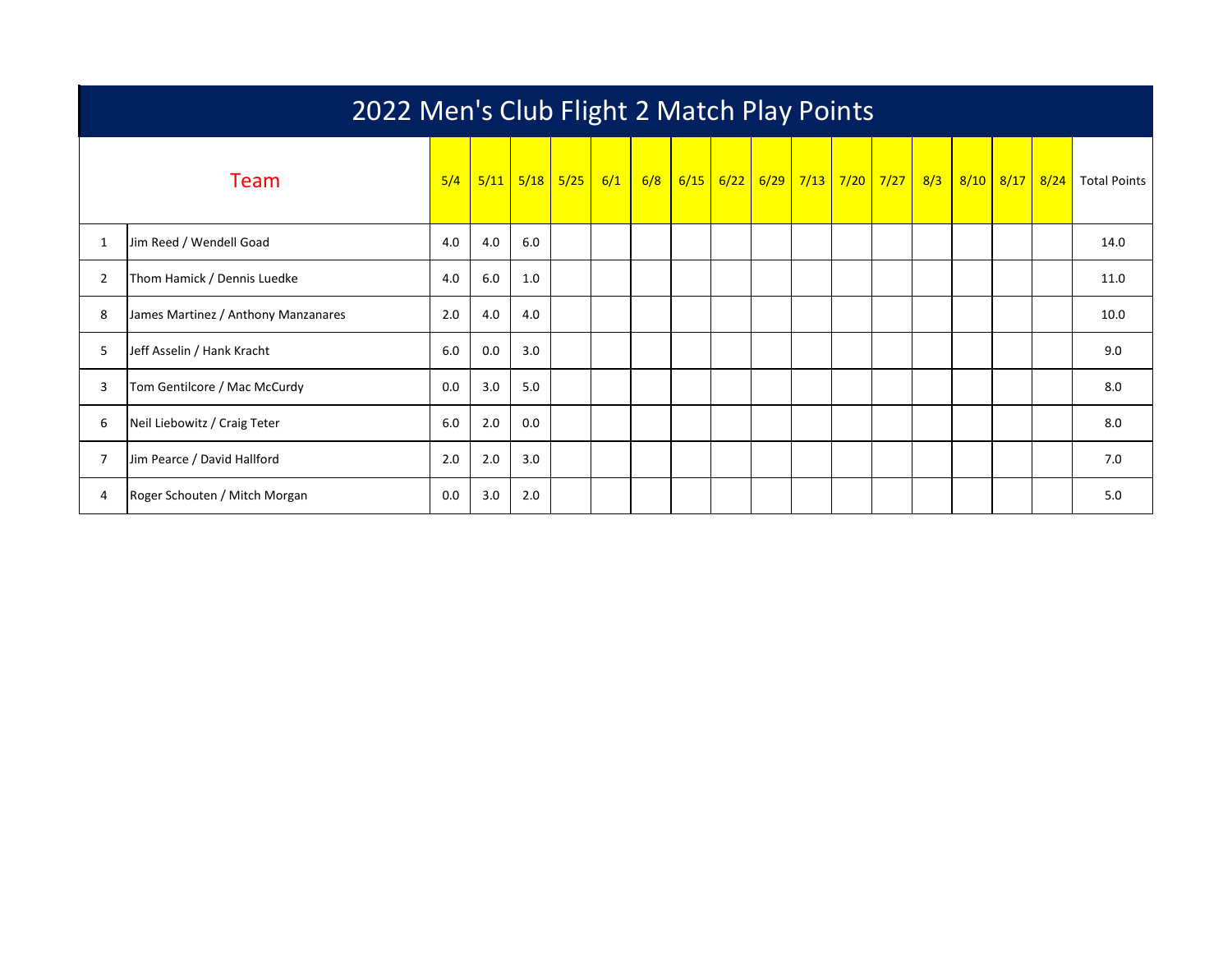|                | Men's Club Flight 2 Weekly Results  |               |             |             |                 |  |  |  |  |  |  |  |  |  |  |
|----------------|-------------------------------------|---------------|-------------|-------------|-----------------|--|--|--|--|--|--|--|--|--|--|
|                | 5/18/22 Round 3                     |               |             |             |                 |  |  |  |  |  |  |  |  |  |  |
| TEAM #         |                                     | Team<br>Match | Match<br>#1 | Match<br>#2 | Total<br>Points |  |  |  |  |  |  |  |  |  |  |
| $\mathbf{1}$   | Rodney Gaasch / Wendell Goad        | 2.0           | 2.0         | 2.0         | 6.0             |  |  |  |  |  |  |  |  |  |  |
| 6              | Neil Liebowitz / Craig Teter        | 0.0           | 0.0         | 0.0         | 0.0             |  |  |  |  |  |  |  |  |  |  |
| 5              | Jeff Asselin / Hank Kracht          | 1.0           | 2.0         | 0.0         | 3.0             |  |  |  |  |  |  |  |  |  |  |
| 7              | Jim Pearce / David Hallford         | 1.0           | 0.0         | 2.0         | 3.0             |  |  |  |  |  |  |  |  |  |  |
| 4              | Roger Schouten / Mitch Morgan       | 0.0           | 0.0         | 2.0         | 2.0             |  |  |  |  |  |  |  |  |  |  |
| 8              | James Martinez / Anthony Manzanares | 2.0           | 2.0         | 0.0         | 4.0             |  |  |  |  |  |  |  |  |  |  |
| $\overline{2}$ | Thom Hamick / Dennis Luedke         | 0.0           | 0.0         | 1.0         | 1.0             |  |  |  |  |  |  |  |  |  |  |
| 3              | Tom Gentilcore / Mac McCurdy        | 2.0           | 2.0         | 1.0         | 5.0             |  |  |  |  |  |  |  |  |  |  |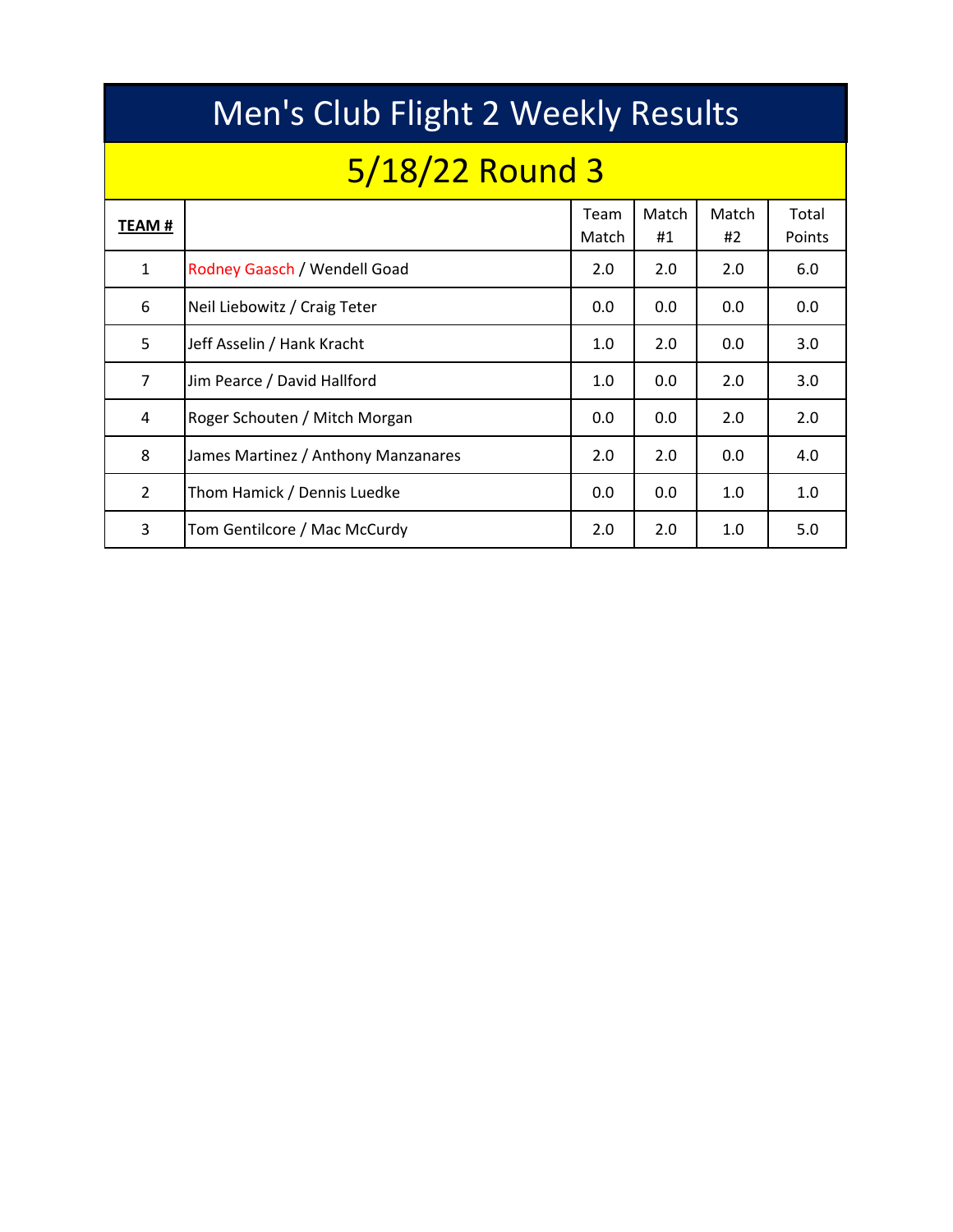|   | 2022 Men's Club Flight 3 Match Play Points |     |      |     |                 |  |     |      |      |  |  |                                            |  |     |  |                |                     |
|---|--------------------------------------------|-----|------|-----|-----------------|--|-----|------|------|--|--|--------------------------------------------|--|-----|--|----------------|---------------------|
|   | Team                                       | 5/4 | 5/11 |     | $5/18$ 5/25 6/1 |  | 6/8 | 6/15 | 6/22 |  |  | <mark>  6/29   7/13   7/20   7/27  </mark> |  | 8/3 |  | 8/10 8/17 8/24 | <b>Total Points</b> |
| 4 | Doug Zon / John Nauroth                    | 3.0 | 3.0  | 6.0 |                 |  |     |      |      |  |  |                                            |  |     |  |                | 12.0                |
| 6 | Cuoy Jensen / Josh Fusilier                | 2.0 | 6.0  | 4.0 |                 |  |     |      |      |  |  |                                            |  |     |  |                | 12.0                |
| 1 | Fred Inman / Eric Miller                   | 6.0 | 3.0  | 2.0 |                 |  |     |      |      |  |  |                                            |  |     |  |                | 11.0                |
| 2 | Andrew Terrazas / Luke Cody                | 1.0 | 4.0  | 6.0 |                 |  |     |      |      |  |  |                                            |  |     |  |                | 11.0                |
| 5 | Mark Kralich / Doug Horsey                 | 3.0 | 2.0  | 5.0 |                 |  |     |      |      |  |  |                                            |  |     |  |                | 10.0                |
| 7 | Tom Noel / Ron McCann                      | 5.0 | 3.0  | 1.0 |                 |  |     |      |      |  |  |                                            |  |     |  |                | 9.0                 |
| 3 | Brian Shene / David Bernat                 | 4.0 | 3.0  | 0.0 |                 |  |     |      |      |  |  |                                            |  |     |  |                | 7.0                 |
| 8 | Dan Birrer / David Ballard                 | 0.0 | 0.0  | 0.0 |                 |  |     |      |      |  |  |                                            |  |     |  |                | 0.0                 |